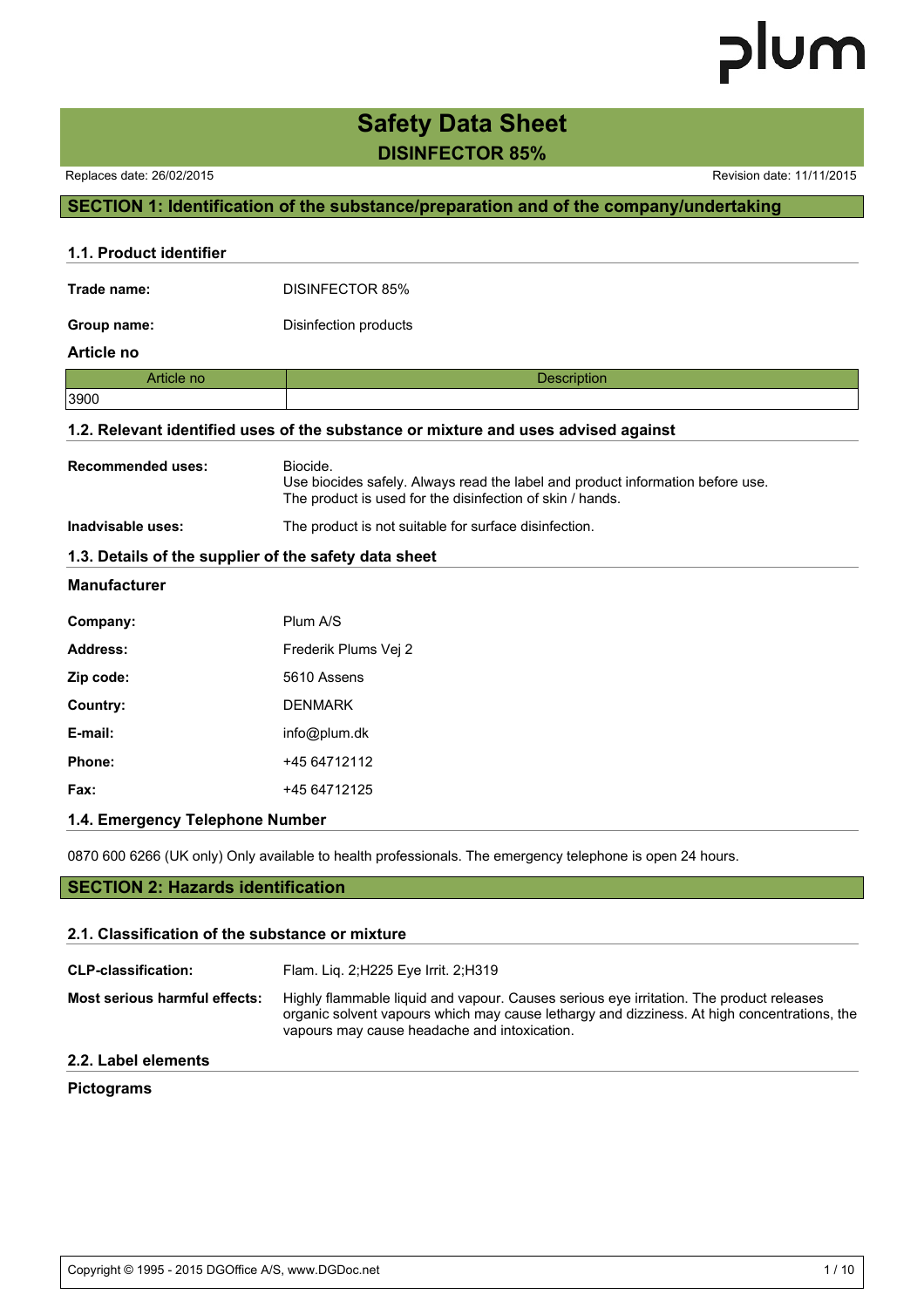### **Safety Data Sheet DISINFECTOR 85%**

Replaces date: 26/02/2015 **Replaces** date: 11/11/2015



| Signal word:             | Danger                                                                |  |
|--------------------------|-----------------------------------------------------------------------|--|
| <b>Hazard Statements</b> |                                                                       |  |
| H <sub>225</sub>         | Highly flammable liquid and vapour.                                   |  |
| H <sub>319</sub>         | Causes serious eye irritation.                                        |  |
|                          | <b>Precautionary statements</b>                                       |  |
| <b>DANO</b>              | l Alexandro and the following the state of the blood of the following |  |

| P <sub>102</sub> | Keep out of reach of children.                                                                                                      |
|------------------|-------------------------------------------------------------------------------------------------------------------------------------|
| P <sub>210</sub> | Keep away from heat, hot surfaces, sparks, open flames and other ignition sources. No smoking.                                      |
| P305/351/338     | IF IN EYES: Rinse cautiously with water for several minutes. Remove contact lenses, if present and easy<br>to do. Continue rinsing. |

#### **2.3. Other hazards**

The product does not contain any PBT or vPvB substances.

#### **SECTION 3: Composition/information on ingredients**

#### **3.2. Mixtures**

| Substance                | <b>CAS</b> number | EC No      | <b>REACH Reg. No.</b>      | Concentration | <b>Notes</b> | CLP-<br>classification                                                         |
|--------------------------|-------------------|------------|----------------------------|---------------|--------------|--------------------------------------------------------------------------------|
| Ethanol                  | 64-17-5           | l200-578-6 | 01-2119457610-<br>143-xxxx | 65 - 85%      | 15           | Flam. Lig. 2;H225<br>Eye Irrit. 2;H319                                         |
| lWater                   | 7732-18-5         | 231-791-2  |                            | $10 - 20%$    |              |                                                                                |
| propan-2-ol              | 67-63-0           | 200-661-7  | 01-2119457558-<br>125-xxxx | 5 - 15%       |              | Flam. Lig. 2;H225<br>Eye Irrit. 2;H319<br>STOT SE 3:H336                       |
| glycerol                 | 56-81-5           |            |                            | $1 - 5%$      |              |                                                                                |
| 2-methylpropan-<br>l2-ol | 75-65-0           | 200-889-7  |                            | $< 1\%$       |              | Flam. Lig. 2;H225<br>Eye Irrit. 2;H319<br>Acute Tox. 4; H332<br>STOT SE 3;H335 |

Please see section 16 for the full text of R-phrases and H-phrases.

15 = REACH-registered with a different classification than in Regulation 1272/2008 Appendix VI.

#### **SECTION 4: First aid measures**

#### **4.1. Description of first aid measures**

| Inhalation:          | Seek fresh air. Seek medical advice in case of persistent discomfort.                                                                                                                                    |
|----------------------|----------------------------------------------------------------------------------------------------------------------------------------------------------------------------------------------------------|
| Ingestion:           | Wash out mouth thoroughly and drink 1-2 glasses of water in small sips. Seek medical<br>advice in case of discomfort.                                                                                    |
| <b>Skin contact:</b> | The product is intended to come into contact with the skin. In case of wound smarts, flush<br>with water.                                                                                                |
| Eye contact:         | Flush immediately with water (preferably using eye wash equipment) for at least 5 minutes.<br>Open eye wide. Remove any contact lenses. Seek medical advice.                                             |
| <b>Burns:</b>        | Flush with water until pain ceases. Remove clothing that is not stuck to the skin - seek<br>medical advice/transport to hospital. If possible, continue flushing until medical attention is<br>obtained. |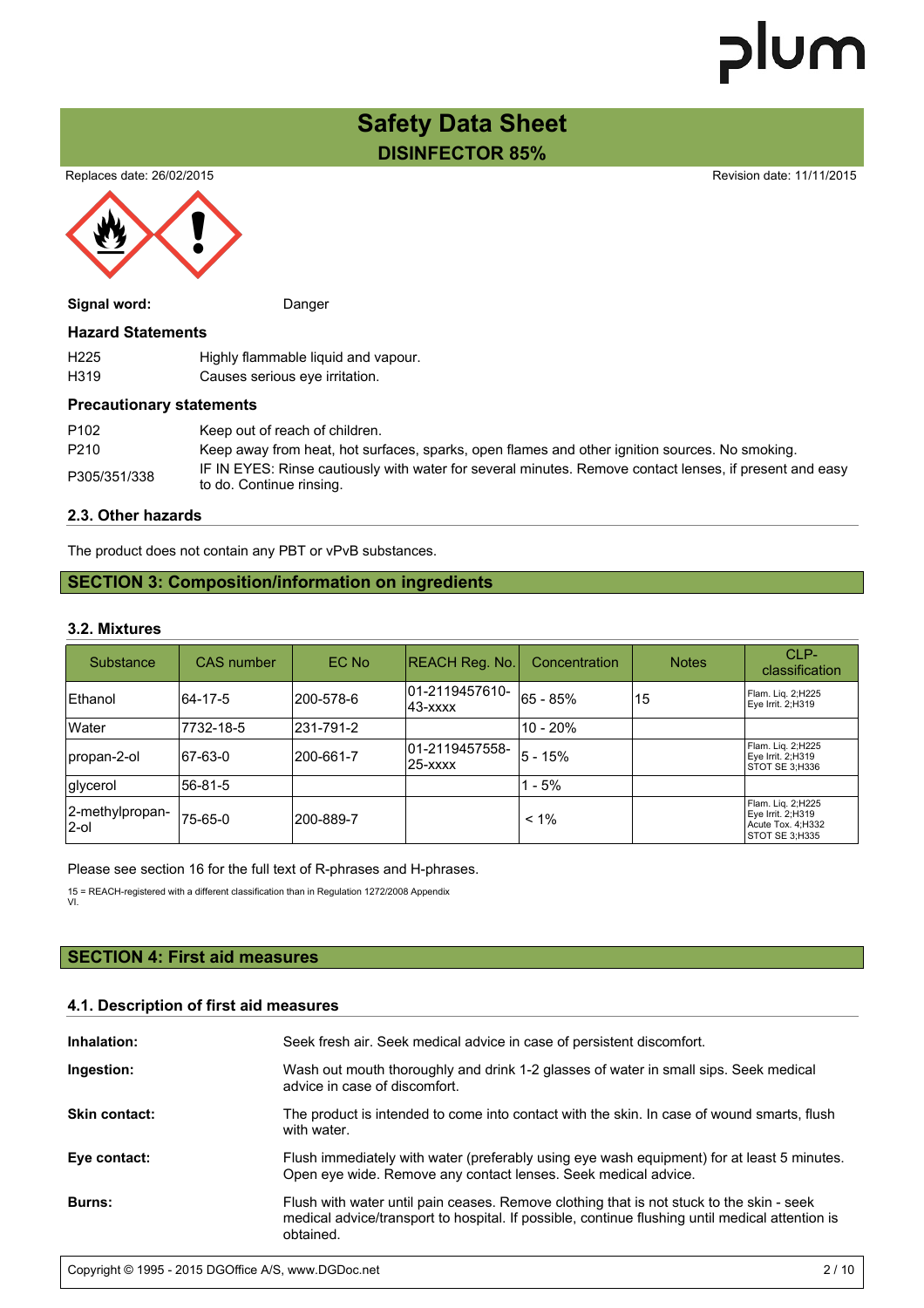### **Safety Data Sheet DISINFECTOR 85%**

Replaces date: 26/02/2015 Replaces date: 26/02/2015

**General:** When obtaining medical advice, show the safety data sheet or label.

#### **4.2. Most important symptoms and effects, both acute and delayed**

Irritating to eyes. Causes a burning sensation and tearing. The product releases organic solvent vapours which may cause lethargy and dizziness. At high concentrations, the vapours may cause headache and intoxication. Prolonged or repeated inhalation of vapours may cause damage to the central nervous system.

#### **4.3. Indication of any immediate medical attention and special treatment needed**

No special immediate treatment required. Treat symptoms.

#### **SECTION 5: Fire-fighting measures**

#### **5.1. Extinguishing media**

| Suitable extinguishing media:      | Extinguish with powder, foam, carbon dioxide or water mist. Use water or water mist to cool<br>non-ignited stock. |
|------------------------------------|-------------------------------------------------------------------------------------------------------------------|
| Unsuitable extinguishing<br>media: | Do not use water stream, as it may spread the fire.                                                               |

#### **5.2. Special hazards arising from the substance or mixture**

The product decomposes when combusted and the following toxic gases can be formed: Carbon monoxide and carbon dioxide.

#### **5.3. Advice for fire-fighters**

Move containers from danger area if it can be done without risk. Avoid inhalation of vapour and flue gases - seek fresh air. Wear Self-Contained Breathing Apparatus (SCBA) with a chemical protection suit only where personal (close) contact is likely.

#### **SECTION 6: Accidental release measures**

#### **6.1. Personal precautions, protective equipment and emergency procedures**

|                           | For non-emergency personnel: Stop leak if this can be done without risk. Provide adequate ventilation. Smoking and naked<br>flames prohibited. Take precautionary measures against static discharges. Use spark-free<br>tools and explosion proof equipment. Wear safety goggles if there is a risk of eye splash. |
|---------------------------|--------------------------------------------------------------------------------------------------------------------------------------------------------------------------------------------------------------------------------------------------------------------------------------------------------------------|
| For emergency responders: | In addition to the above: Normal protective clothing equivalent to EN 469 is recommended.                                                                                                                                                                                                                          |

#### **6.2. Environmental precautions**

Do not discharge large quantities of concentrated spills and residue into drains.

#### **6.3. Methods and material for containment and cleaning up**

Contain and absorb spill with sand or other absorbent, non-combustible material and transfer to suitable waste containers. Rinse with water. Provide good ventilation. Wipe up minor spills with a cloth.

#### **6.4. Reference to other sections**

See section 8 for type of protective equipment. See section 13 for instructions on disposal.

#### **SECTION 7: Handling and storage**

#### **7.1. Precautions for safe handling**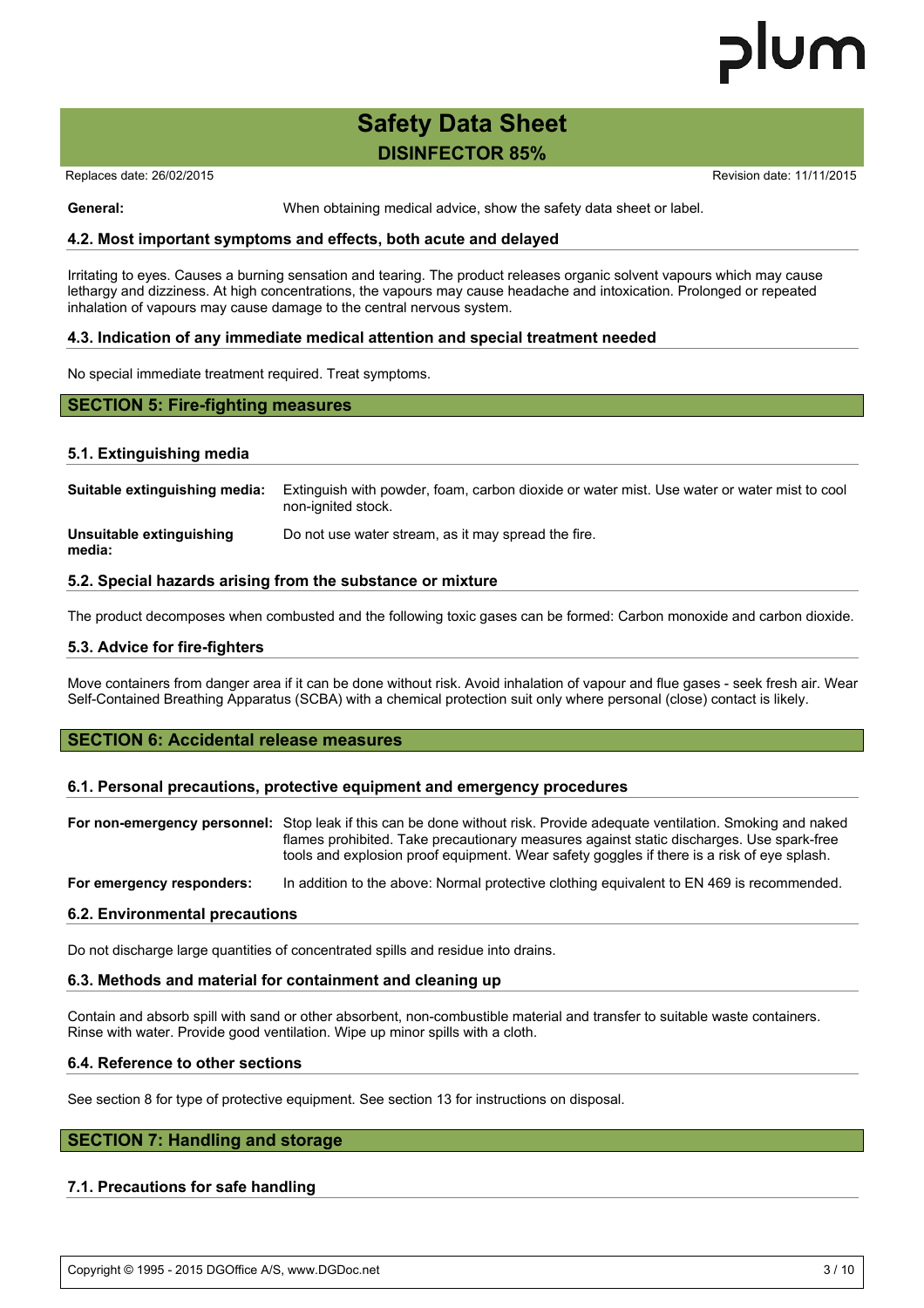### **Safety Data Sheet DISINFECTOR 85%**

Replaces date: 26/02/2015 **Replaces** date: 11/11/2015

Use the product under well-ventilated conditions. Take precautionary measures against static discharges. Use spark-free tools and explosion proof equipment. Smoking and naked flames prohibited. Wash hands before breaks, before using restroom facilities, and at the end of work. Running water and eye wash equipment must be available. A workplace assessment must be conducted to ensure that employees are not exposed to effects that may involve a risk during pregnancy.

#### **7.2. Conditions for safe storage, including any incompatibilities**

Store safely and keep out of reach of children. Keep in tightly closed original packaging. Storage temperature: 0-30 °C.

#### **7.3. Specific end use(s)**

None.

#### **SECTION 8: Exposure controls/personal protection**

#### **8.1. Control parameters**

#### **Occupational exposure limit**

| Substance name                                                                                                                               | Time period     |                                                                                                                                                                                                                                                                         | ppm   | mg/m3 | Comment                                                                 | <b>Remarks</b> |
|----------------------------------------------------------------------------------------------------------------------------------------------|-----------------|-------------------------------------------------------------------------------------------------------------------------------------------------------------------------------------------------------------------------------------------------------------------------|-------|-------|-------------------------------------------------------------------------|----------------|
| Ethanol                                                                                                                                      | 8h              |                                                                                                                                                                                                                                                                         | 1.000 | 1.920 |                                                                         |                |
| Ethanol                                                                                                                                      | 15 <sub>m</sub> |                                                                                                                                                                                                                                                                         |       |       |                                                                         |                |
| propan-2-ol                                                                                                                                  | 8h              |                                                                                                                                                                                                                                                                         | 400   | 999   |                                                                         |                |
| propan-2-ol                                                                                                                                  | 15 <sub>m</sub> |                                                                                                                                                                                                                                                                         | 500   | 1250  |                                                                         |                |
| 2-methylpropan-2-ol 8h                                                                                                                       |                 |                                                                                                                                                                                                                                                                         | 100   | 308   |                                                                         |                |
| 2-methylpropan-2-ol 15m                                                                                                                      |                 |                                                                                                                                                                                                                                                                         | 150   | 462   |                                                                         |                |
| <b>Measuring methods:</b><br>Compliance with the stated occupational exposure limits may be checked by occupational<br>hygiene measurements. |                 |                                                                                                                                                                                                                                                                         |       |       |                                                                         |                |
| Legal basis:                                                                                                                                 |                 |                                                                                                                                                                                                                                                                         |       |       | EH40/2005 Workplace exposure limits incl. supplement from October 2007. |                |
| 8.2. Exposure controls                                                                                                                       |                 |                                                                                                                                                                                                                                                                         |       |       |                                                                         |                |
| Appropriate engineering<br>controls:                                                                                                         |                 | Wear the personal protective equipment specified below.                                                                                                                                                                                                                 |       |       |                                                                         |                |
| Personal protective equipment, Not required.<br>eye/face protection:                                                                         |                 | Wear safety goggles if there is a risk of eye splash. Eye protection must conform to EN 166.                                                                                                                                                                            |       |       |                                                                         |                |
| hand protection:                                                                                                                             |                 | Personal protective equipment, The product is intended to come into contact with the skin. With long-term work or when<br>cleaning up after large spills of the product, the use of e.g. nitril rubber gloves is<br>recommended. The gloves should be change after use. |       |       |                                                                         |                |
| Personal protective equipment, Not required.<br>skin protection:                                                                             |                 |                                                                                                                                                                                                                                                                         |       |       |                                                                         |                |
| Personal protective equipment, Not required.<br>respiratory protection:                                                                      |                 |                                                                                                                                                                                                                                                                         |       |       |                                                                         |                |
| <b>Environmental exposure</b><br>controls:                                                                                                   |                 | Ensure compliance with local regulations for emissions.                                                                                                                                                                                                                 |       |       |                                                                         |                |

#### **SECTION 9: Physical and chemical properties**

#### **9.1. Information on basic physical and chemical properties**

| Parameter | Value/unit     |
|-----------|----------------|
| State     | Liguid         |
| Colour    | <b>Clear</b>   |
| Odour     | <b>Alcohol</b> |

Copyright © 1995 - 2015 DGOffice A/S, www.DGDoc.net 4 / 10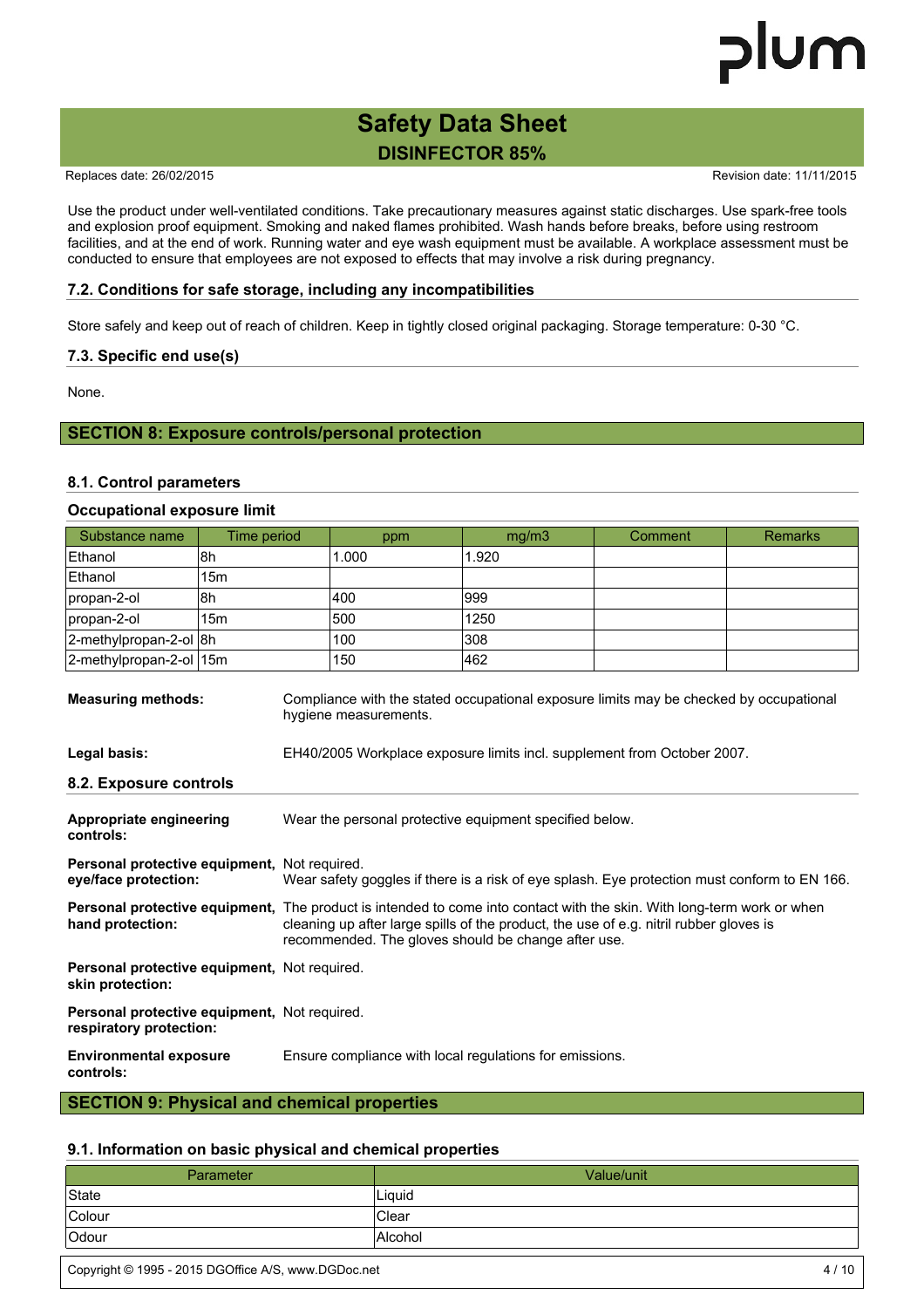### **Safety Data Sheet DISINFECTOR 85%**

| Replaces date: 26/02/2015               |                                                    | Revision date: 11/11/2015 |  |
|-----------------------------------------|----------------------------------------------------|---------------------------|--|
| Solubility                              | Soluble in the following: Organic solvents. Water. |                           |  |
| Explosive properties                    | No data                                            |                           |  |
| Oxidising properties                    | Non-oxidising.                                     |                           |  |
| Parameter                               | Value/unit                                         | <b>Remarks</b>            |  |
| pH (solution for use)                   | No data                                            |                           |  |
| pH (concentrate)                        | $7 - 9$                                            |                           |  |
| Melting point                           | No data                                            |                           |  |
| Freezing point                          | No data                                            |                           |  |
| Initial boiling point and boiling range | 78 °C                                              |                           |  |
| <b>Flash Point</b>                      | < 21 °C                                            |                           |  |
| Evaporation rate                        | No data                                            |                           |  |
| Flammability (solid, gas)               | No data                                            |                           |  |
| <b>Flammability limits</b>              | No data                                            |                           |  |
| <b>Explosion limits</b>                 | No data                                            |                           |  |
| Vapour pressure                         | No data                                            |                           |  |
| Vapour density                          | No data                                            |                           |  |
| Relative density                        | No data                                            |                           |  |
| Partition coefficient n-octonol/water   | No data                                            |                           |  |
| Auto-ignition temperature               | No data                                            |                           |  |
| Decomposition temperature               | No data                                            |                           |  |
| Viscosity                               | No data                                            |                           |  |
| Odour threshold                         | No data                                            |                           |  |

#### **9.2 Other information**

| ameter<br>-- | alue/unit                     | наглэ |
|--------------|-------------------------------|-------|
| Density      | q/cm <sup>3</sup><br>ັ<br>. . |       |

#### **SECTION 10: Stability and reactivity**

#### **10.1. Reactivity**

Reacts with the following: Strong oxidisers.

#### **10.2. Chemical stability**

The product is stable when used in accordance with the supplier's directions.

#### **10.3. Possibility of hazardous reactions**

None known.

#### **10.4. Conditions to avoid**

Avoid heating and contact with ignition sources.

#### **10.5. Incompatible materials**

Strong oxidisers.

#### **10.6. Hazardous decomposition products**

The product decomposes when combusted or heated to high temperatures and the following toxic gases can be formed: Carbon monoxide and carbon dioxide.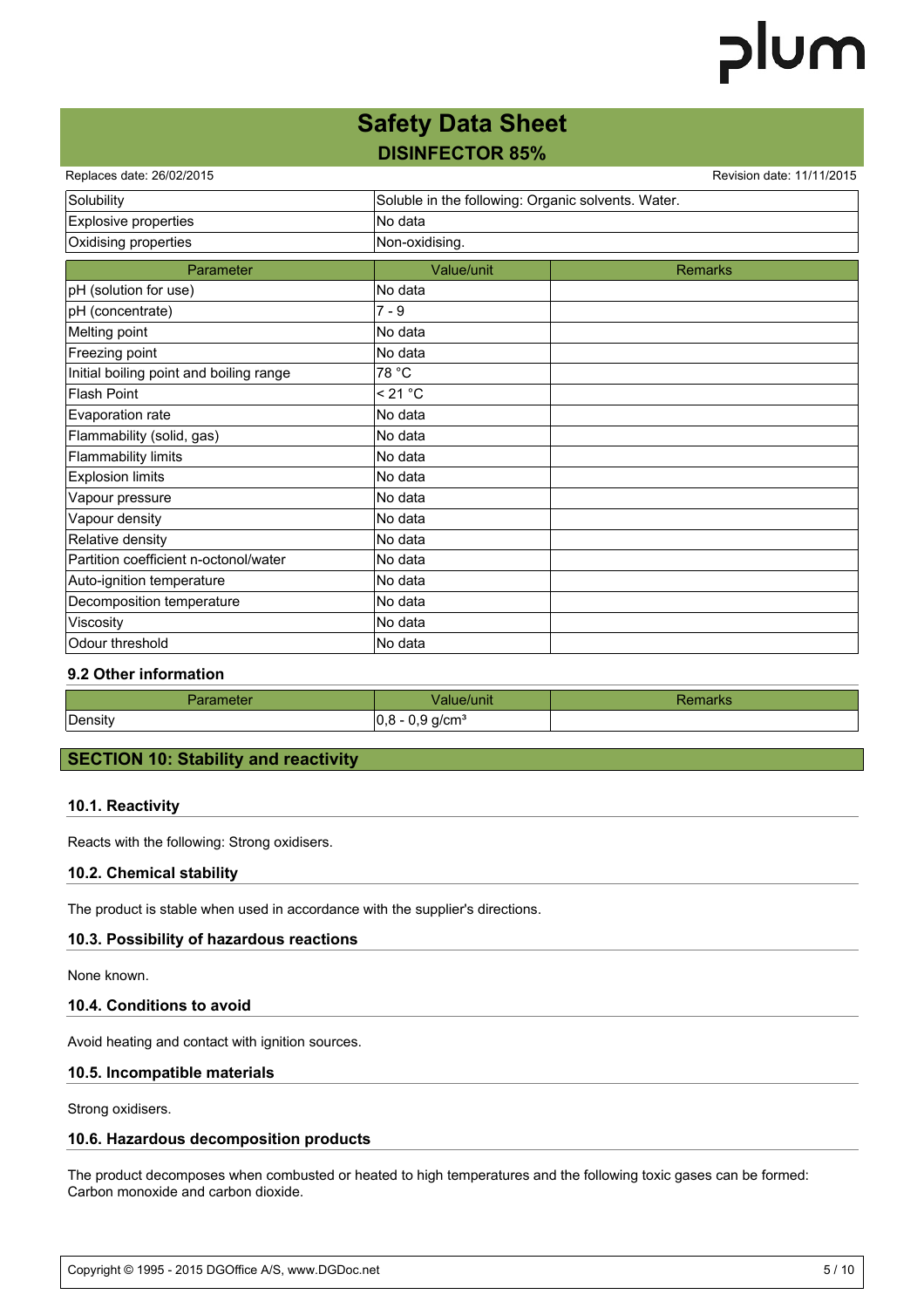### **Safety Data Sheet DISINFECTOR 85%**

Replaces date: 26/02/2015 **Replaces** date: 11/11/2015

#### **SECTION 11: Toxicological information**

#### **11.1. Information on toxicological effects**

#### **Acute toxicity - oral**

#### **Ethanol**

| ⊃rɑanısm | $1est$ <sup><math>\tau</math></sup><br><b>vpe</b> | Exposure time | Value     | Conclusion | method<br>est  | source   |
|----------|---------------------------------------------------|---------------|-----------|------------|----------------|----------|
| Rat      | ∟D50                                              |               | 2000mg/kg |            | TG 401<br>OECD | Supplier |

#### **propan-2-ol**

| )rɑanısm | est:<br>$T$ vpe $\sim$ | time<br>Exposure≒ | Value     | Conclusion | _<br>method<br>est | source        |
|----------|------------------------|-------------------|-----------|------------|--------------------|---------------|
| Rat      | LD50                   |                   | 2000mg/kg |            |                    | .<br>Supplier |

Ingestion may cause discomfort. The product does not have to be classified. Based on existing data, the classification criteria are deemed not to have been met.

#### **Acute toxicity - dermal**

#### **Ethanol**

| Draanism | $Test \nightharpoondown$<br>vpe <sup>-</sup> | Exposure time | √alue     | Conclusion | method<br>⊺est | source   |
|----------|----------------------------------------------|---------------|-----------|------------|----------------|----------|
| Rabbit   | LD50                                         |               | 2000mg/kg |            | IOECD TG 402   | Supplier |

#### **propan-2-ol**

| ⊃rɑanısm | Test<br>vpe <sup>-</sup> | Exposure time | Value     | Conclusion | method<br><b>est</b> | source          |
|----------|--------------------------|---------------|-----------|------------|----------------------|-----------------|
| Rabbit   | ∟D50                     |               | 2000mg/kg |            |                      | <b>Supplier</b> |

The product does not have to be classified. Based on existing data, the classification criteria are deemed not to have been met.

#### **Acute toxicity - inhalation**

#### **Ethanol**

| ⊃rɑanısm | TestT<br><b>vpe</b> | Exposure time | Value            | Conclusion | $-$<br><b>Fest method</b> | source          |
|----------|---------------------|---------------|------------------|------------|---------------------------|-----------------|
| Mouse    |                     | 14<br>.       | 20 <sub>ma</sub> |            |                           | <b>Supplier</b> |

#### **propan-2-ol**

| Drɑanısm | est<br><b>vpe</b> | 'Exposure time | Value | Conclusion | $\sim$<br>. .<br>method<br>es: | source   |
|----------|-------------------|----------------|-------|------------|--------------------------------|----------|
| Rat      | LC50              | 18 h           | 20mg/ |            |                                | Supplier |

The product does not have to be classified. Based on existing data, the classification criteria are deemed not to have been met.

#### **Skin corrosion/irritation**

#### **Ethanol**

| ⊃rɑanısm | Test<br><b>vpe</b> | Exposure time' | <b>Value</b> | Conclusion | method<br>' est        | source   |
|----------|--------------------|----------------|--------------|------------|------------------------|----------|
| Rabbit   | .<br>Irritation    |                |              |            | TG 404<br><b>IOECD</b> | Supplier |

#### **propan-2-ol**

| )rɑanısm | <b>est</b><br>vpe | time<br>osure | /alue | Conclusion     | method<br>es: | 'ource       |
|----------|-------------------|---------------|-------|----------------|---------------|--------------|
| Rabbit   |                   |               |       | Non-irritating |               | <br>Supplier |

The product does not have to be classified. Based on existing data, the classification criteria are deemed not to have been met.

#### **Serious eye damage/eye irritation**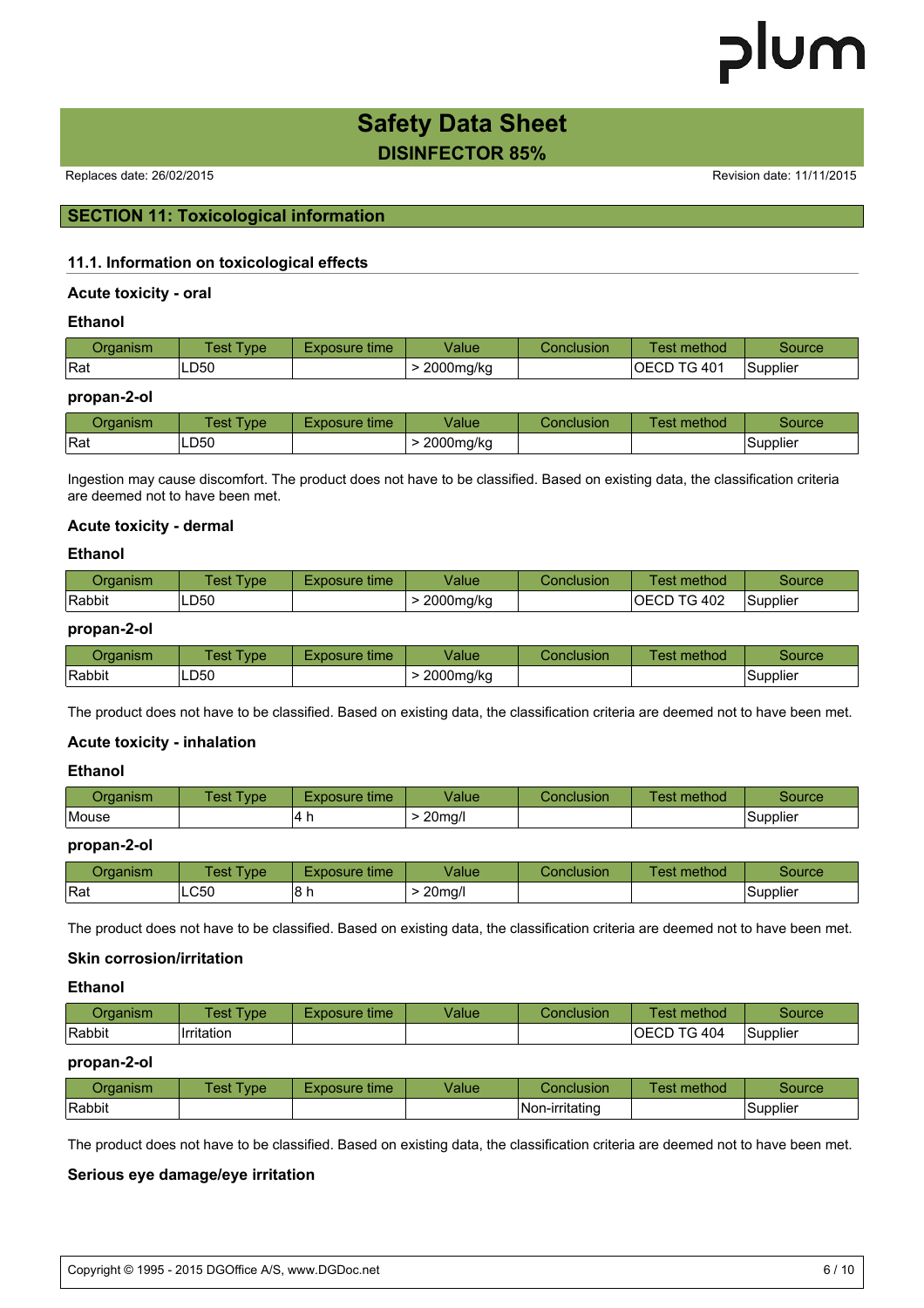### **Safety Data Sheet DISINFECTOR 85%**

Replaces date: 26/02/2015 **Replaces** date: 26/02/2015

#### **Ethanol**

| Drɑanism | <b>Test Type</b> | Exposure time | Value | Conclusion                  | Test method         | <b>Source</b> |
|----------|------------------|---------------|-------|-----------------------------|---------------------|---------------|
| Rabbit   |                  |               |       | Moderate eve<br>lirritation | <b>IOECD TG 405</b> | Supplier      |

#### **propan-2-ol**

| )rɑanısm      | Fest Tvpe | time<br>Exposure | Value | Conclusion | _<br>method<br>est. | source         |
|---------------|-----------|------------------|-------|------------|---------------------|----------------|
| <b>Rabbit</b> |           |                  |       | Irritating |                     | .<br>,Supplier |

Irritating to eyes. Causes a burning sensation and tearing.

#### **Respiratory sensitisation or skin sensitisation**

#### **Ethanol**

| ⊃rɑanısm       | <b>vpe</b><br>est | time<br>Exposure | √alue | Conclusion           | method<br>lest.     | Source   |
|----------------|-------------------|------------------|-------|----------------------|---------------------|----------|
| Pia<br> Guinea |                   |                  |       | .<br>Not sensitizing | <b>IOECD TG 406</b> | Supplier |

#### **propan-2-ol**

| Draanism   | est<br><b>vpe</b> | Exposure time | √alue | Conclusion                 | method<br>est | source          |
|------------|-------------------|---------------|-------|----------------------------|---------------|-----------------|
| Guinea Pig | IBuehler-Test     |               |       | .<br>∶sensıtızına<br>INot. |               | <b>Supplier</b> |

The product does not have to be classified. Based on existing data, the classification criteria are deemed not to have been met.

| Germ cell mutagenicity:         | The product does not have to be classified. Test data are not available.                                                                                                                         |
|---------------------------------|--------------------------------------------------------------------------------------------------------------------------------------------------------------------------------------------------|
| <b>Carcinogenic properties:</b> | The product does not have to be classified. Test data are not available.                                                                                                                         |
| <b>Reproductive toxicity:</b>   | The product does not have to be classified. Test data are not available.                                                                                                                         |
| Single STOT exposure:           | The product releases organic solvent vapours which may cause lethargy and dizziness. At<br>high concentrations, the vapours may cause headache and intoxication. Test data are not<br>available. |
| <b>Repeated STOT exposure:</b>  | Prolonged or repeated inhalation of vapours may cause damage to the central nervous<br>system. Test data are not available.                                                                      |
| <b>Aspiration hazard:</b>       | The product does not have to be classified. Test data cannot be obtained for technical<br>reasons.                                                                                               |
| Other toxicological effects:    | None known.                                                                                                                                                                                      |

### **SECTION 12: Ecological information**

#### **12.1. Toxicity**

| Ethanol |
|---------|
|---------|

| Organism                                                | <b>Species</b>               | Exposure time | <b>Test Type</b> | Value        | Conclusion | Test method | Source   |
|---------------------------------------------------------|------------------------------|---------------|------------------|--------------|------------|-------------|----------|
| <b> Fish</b>                                            | Leuciscus idus<br>Imelanotus | 48 h          |                  | $> 100$ mg/l |            |             | Supplier |
| Algea or other Chlorella<br>acquatic plants pyrenoidosa |                              |               |                  | 5000 mg/l    |            |             | Supplier |
| Crustacea                                               | Daphnia<br> magna            | l24 h         |                  | $> 100$ mg/l |            |             | Supplier |
| Bacteria                                                | Pseudomonas<br>Iputida       | 16 h          |                  | 6500 mg/l    |            |             | Supplier |

#### **propan-2-ol**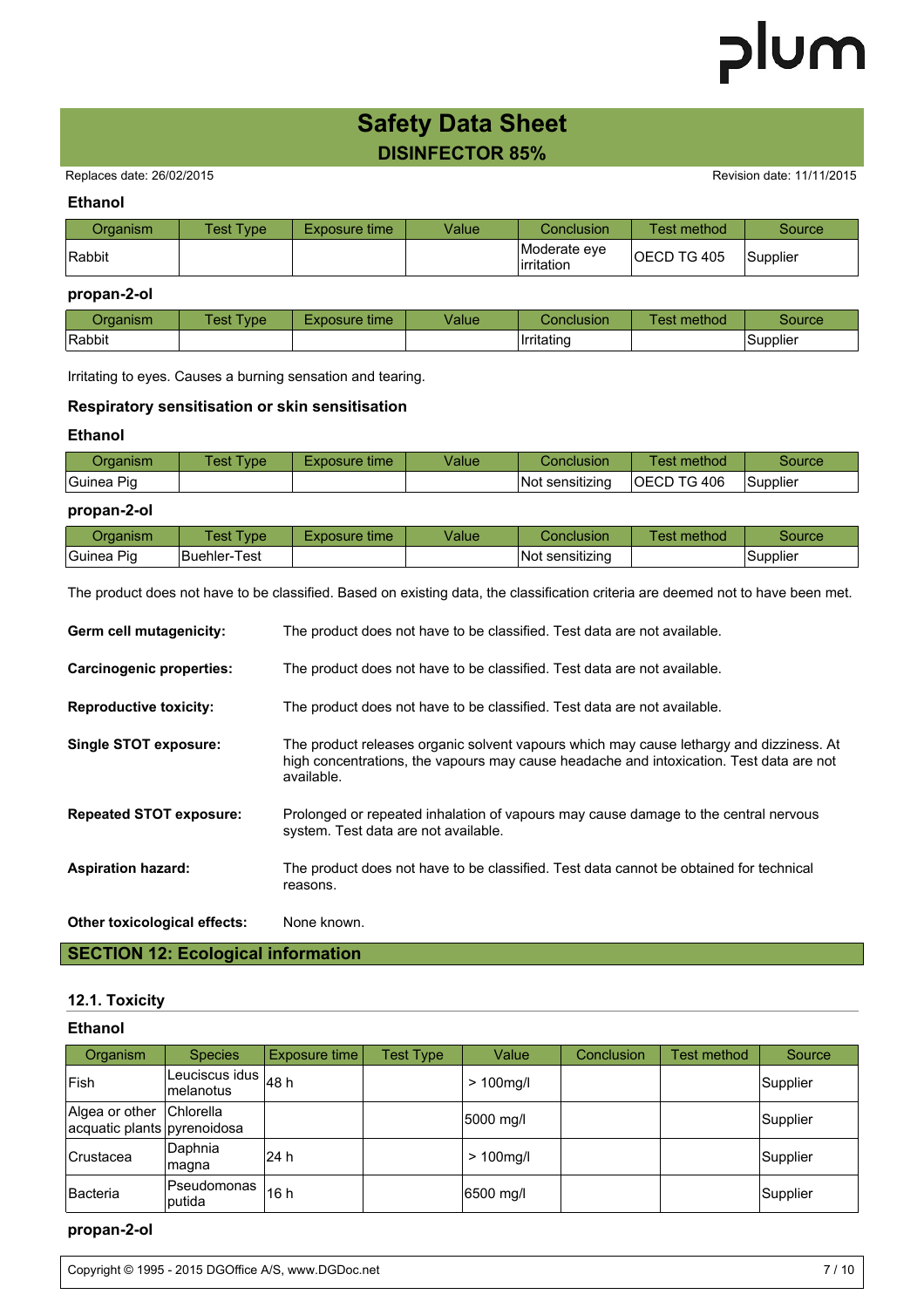# lum

### **Safety Data Sheet DISINFECTOR 85%**

|                                                           |                                        |               |             | <u>PN 11 - 9 I 9 I 1 0 7 II</u> |                   |             |                           |
|-----------------------------------------------------------|----------------------------------------|---------------|-------------|---------------------------------|-------------------|-------------|---------------------------|
| Replaces date: 26/02/2015                                 |                                        |               |             |                                 |                   |             | Revision date: 11/11/2015 |
| Organism                                                  | <b>Species</b>                         | Exposure time | Test Type   | Value                           | <b>Conclusion</b> | Test method | Source                    |
| <b> Fish</b>                                              | Leuciscus idus $ _{48}$ h<br>melanotus |               | <b>LC50</b> | $>100$ mg/l                     |                   |             | Supplier                  |
| <b>Crustacea</b>                                          | Daphnia<br>magna                       | l48 h         | EC50        | $>100$ mg/l                     |                   |             | Supplier                  |
| Algea or other Scenedesmus<br>acquatic plants subspicatus |                                        | 72 h          |             | $>100$ mg/l                     |                   |             | Supplier                  |

#### **12.2. Persistence and degradability**

Expected to be biodegradable. Test data are not available.

#### **12.3. Bioaccumulative potential**

No bioaccumulation expected. Test data are not available.

#### **12.4. Mobility in soil**

Test data are not available.

#### **12.5. Results of PBT and vPvB assessment**

The product does not contain any PBT or vPvB substances.

#### **12.6. Other adverse effects**

None known.

#### **SECTION 13: Disposal considerations**

#### **13.1. Waste treatment methods**

Avoid unnecessary release to the environment. Collect spills and waste in closed, leak-proof containers for disposal at the local hazardous waste site.

Wiping cloths with organic solvents: EWC code: 15 02 02 Absorbents, filter materials (including oil filters not otherwise specified), wiping cloths, protective clothing contaminated by dangerous substances.

Empty, cleansed packaging should be disposed of for recycling. Uncleansed packaging is to be disposed of via the local waste-removal scheme.

16 03 05\* organic wastes containing dangerous substances

#### **SECTION 14: Transport information**

#### **Land transport (ADR/RID)**

| 14.1. UN-No.:<br>14.2. UN proper shipping<br>name:                | 1987<br>ALCOHOLS, N.O.S.<br>(Ethanol)<br>(propan-2-ol) | 14.4. Packing group:<br>14.5. Environmental<br>hazards: | Ш<br>The product should not be.<br>labelled as an<br>environmental hazard<br>(symbol: fish and tree). |
|-------------------------------------------------------------------|--------------------------------------------------------|---------------------------------------------------------|-------------------------------------------------------------------------------------------------------|
| 14.3. Transport hazard<br>class(es):                              | 3                                                      |                                                         |                                                                                                       |
| Hazard label(s):                                                  | 3                                                      |                                                         |                                                                                                       |
| <b>Hazard identification number:</b><br><b>Other Information:</b> | 33                                                     | Tunnel restriction code:                                | D/E                                                                                                   |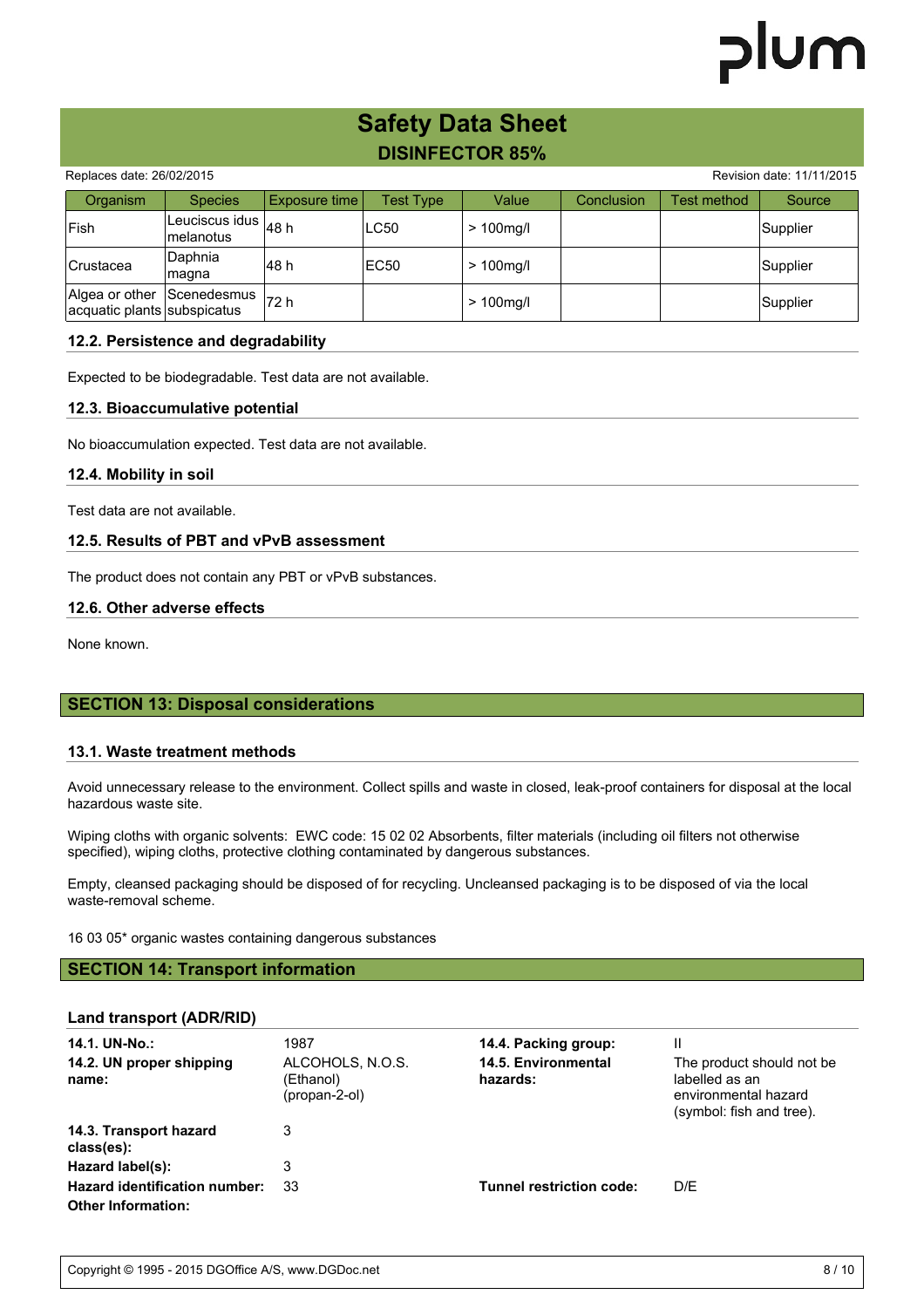# **Safety Data Sheet**

**DISINFECTOR 85%**

Replaces date: 26/02/2015 **Replaces** date: 11/11/2015

| Inland water ways transport (ADN)                                        |                                                        |                                                             |                                                                                                      |
|--------------------------------------------------------------------------|--------------------------------------------------------|-------------------------------------------------------------|------------------------------------------------------------------------------------------------------|
| 14.1. UN-No.:<br>14.2. UN proper shipping<br>name:                       | 1987<br>ALCOHOLS, N.O.S.<br>(Ethanol)<br>(propan-2-ol) | 14.4. Packing group:<br>14.5. Environmental<br>hazards:     | Ш<br>The product should not be<br>labelled as an<br>environmental hazard<br>(symbol: fish and tree). |
| 14.3. Transport hazard<br>class(es):                                     | 3                                                      |                                                             |                                                                                                      |
| Hazard label(s):<br><b>Environmentally hazardous in</b><br>tank vessels: | 3<br>Not applicable.                                   | <b>Other Information:</b>                                   |                                                                                                      |
| Sea transport (IMDG)                                                     |                                                        |                                                             |                                                                                                      |
| 14.1. UN-No.:<br>14.2. UN proper shipping<br>name:                       | 1987<br>ALCOHOLS, N.O.S.<br>(Ethanol)<br>(propan-2-ol) | 14.4. Packing group:<br>14.5. Environmental<br>hazards:     | Ш<br>The product is not a Marine<br>Pollutant (MP).                                                  |
| 14.3. Transport hazard<br>class(es):                                     | 3                                                      | <b>Environmental Hazardous</b><br><b>Substance Name(s):</b> |                                                                                                      |
| Hazard label(s):<br>EmS:                                                 | 3<br>F-E, S-D                                          | <b>IMDG Code segregation</b><br>group:                      | - None -                                                                                             |
| <b>Other Information:</b>                                                |                                                        |                                                             |                                                                                                      |
| Air transport (ICAO-TI / IATA-DGR)                                       |                                                        |                                                             |                                                                                                      |
| 14.1. UN-No.:<br>14.2. UN proper shipping<br>name:                       | 1987<br>ALCOHOLS, N.O.S.<br>(Ethanol)<br>(propan-2-ol) | 14.4. Packing group:<br>14.5. Environmental<br>hazards:     | $\mathbf{I}$                                                                                         |
| 14.3. Transport hazard<br>class(es):                                     | 3                                                      |                                                             |                                                                                                      |
| Hazard label(s):                                                         | 3                                                      | <b>Other Information:</b>                                   |                                                                                                      |
| 14.6. Special precautions for user                                       |                                                        |                                                             |                                                                                                      |
| None.                                                                    |                                                        |                                                             |                                                                                                      |
|                                                                          |                                                        |                                                             |                                                                                                      |

#### **14.7. Transport in bulk according to Annex II of MARPOL73/78 and the IBC code**

Not applicable.

**SECTION 15: Regulatory information**

#### **15.1. Safety, health and environmental regulations/legislation specific for the substance or mixture**

| <b>Special Provisions:</b> | Special care should be applied for employees under the age of 18. Young people under the<br>age of 18 may not carry out any work causing harmful exposure to this product.<br>This product is covered by Directive 98/8/EC of the European Paliament and of the Council<br>concerning the placing of biocidal products on the market, and will be covered by the EU<br>Biocides Regulation 528/2012 as appropriate. |
|----------------------------|---------------------------------------------------------------------------------------------------------------------------------------------------------------------------------------------------------------------------------------------------------------------------------------------------------------------------------------------------------------------------------------------------------------------|
|                            |                                                                                                                                                                                                                                                                                                                                                                                                                     |

#### **15.2. Chemical Safety Assessment**

| <b>Other Information:</b> | Chemical safety assessment has not been performed. |
|---------------------------|----------------------------------------------------|
|---------------------------|----------------------------------------------------|

### **SECTION 16: Other information**

#### **Version history and indication of changes**

| Copyright © 1995 - 2015 DGOffice A/S, www.DGDoc.net | 9/10 |
|-----------------------------------------------------|------|
|-----------------------------------------------------|------|